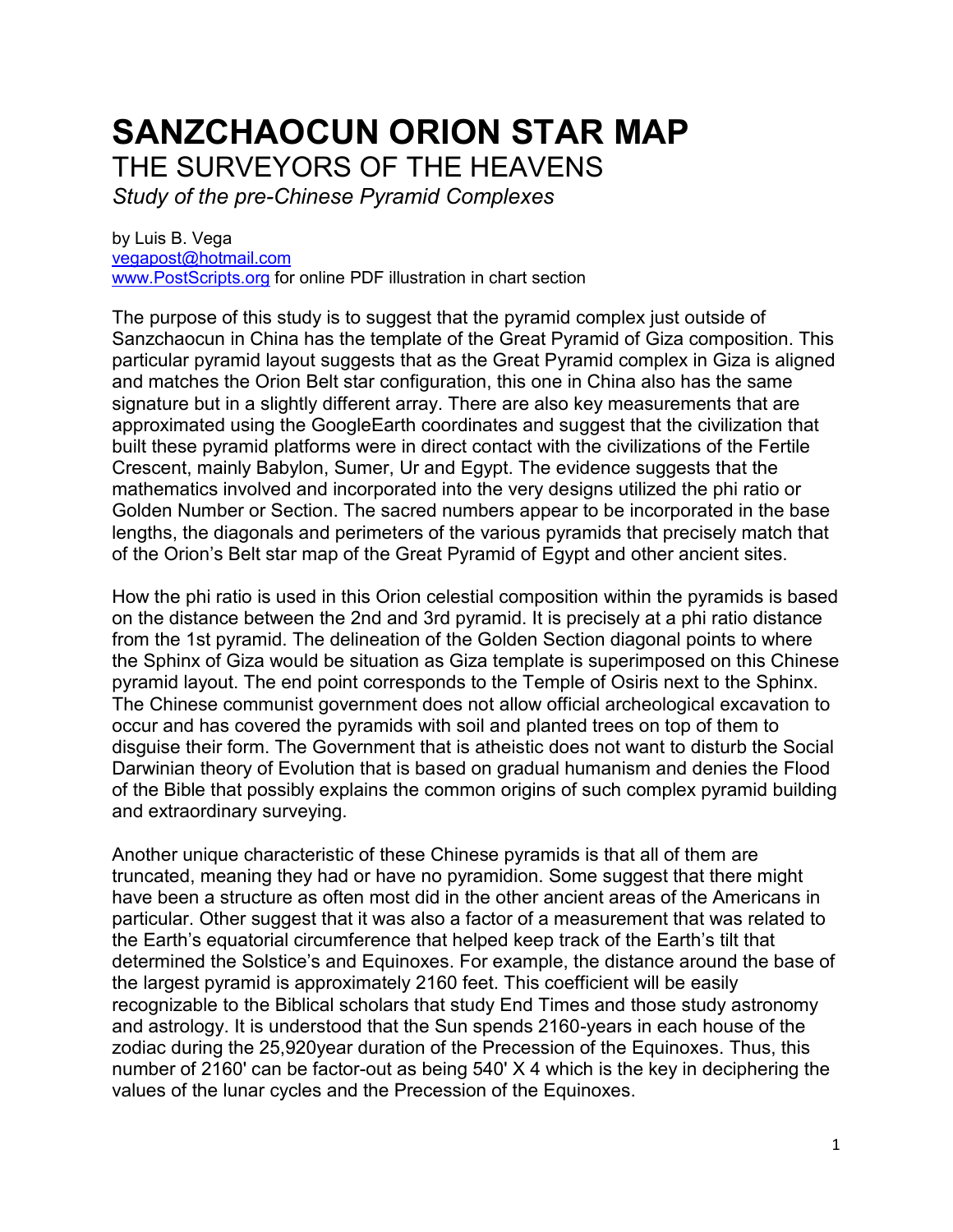#### **Surveyors Extraordinaire**

Most non-main stream archeologists would agree that around 6000 years ago, there was a common surge in worldwide pyramid building taking place on Earth. Such civilizations appear to possess a common core of knowledge and origin even. In the case of the China pyramids in the midst of the Xi'an region, no doubt that a star map will be one day correlated to the precise locations of each pyramid. This has been the case in all other pyramid complexes of the Americas, Europe and the Middle East. In one sense such star maps were to be seen from the sky and the surveyor skills are incredible to have matched the pyramid layouts with such precision when the peoples should have been mere hunters and gatherers with crude language skills as the Darwinian evolutionists argue.

One singular trait about all these pyramid from around the world that appear to have a common design origin is that they face east, the rising of the sun. How the Giza pyramid complex and Orion correlation comes about at this Chinese 'Giza' pyramid complex is through the rotation of the 3 pyramids to about 120 degrees. As the Egypt template is superimposed, what comes about this design is an amazing and suggested match. The common point will be matched to the corresponding largest pyramids that of the Great Pyramid to the largest one of the Sanzchaocun pyramids. As the center point the 1st and largest pyramid that corresponds to the Great Pyramid of Giza, is matched, the subsequent 2 pyramids are aligned at the corner angles of each corresponding pyramids. This rotation then approximates the angles of the phi ratio spiral that is used for a more striking visual. The following are some observed approximate measurements.

*From Great Pyramid of Giza 3878 nautical miles 290° heading*

*From northwest circle point .33 miles 316° heading ~120° rotation*

*From center point of 1st Pyramid to center point of 2nd Pyramid .88 km*

*From center point of the 1st Pyramid to center point of the 2nd Pyramid .33 nautical miles* 

*From center point of the 2nd Pyramid to center point of the 3rd Pyramid .33 km* 

*From the phi ratio arch off of the 3rd Pyramid to the Osireion and Sphinx position = 144°*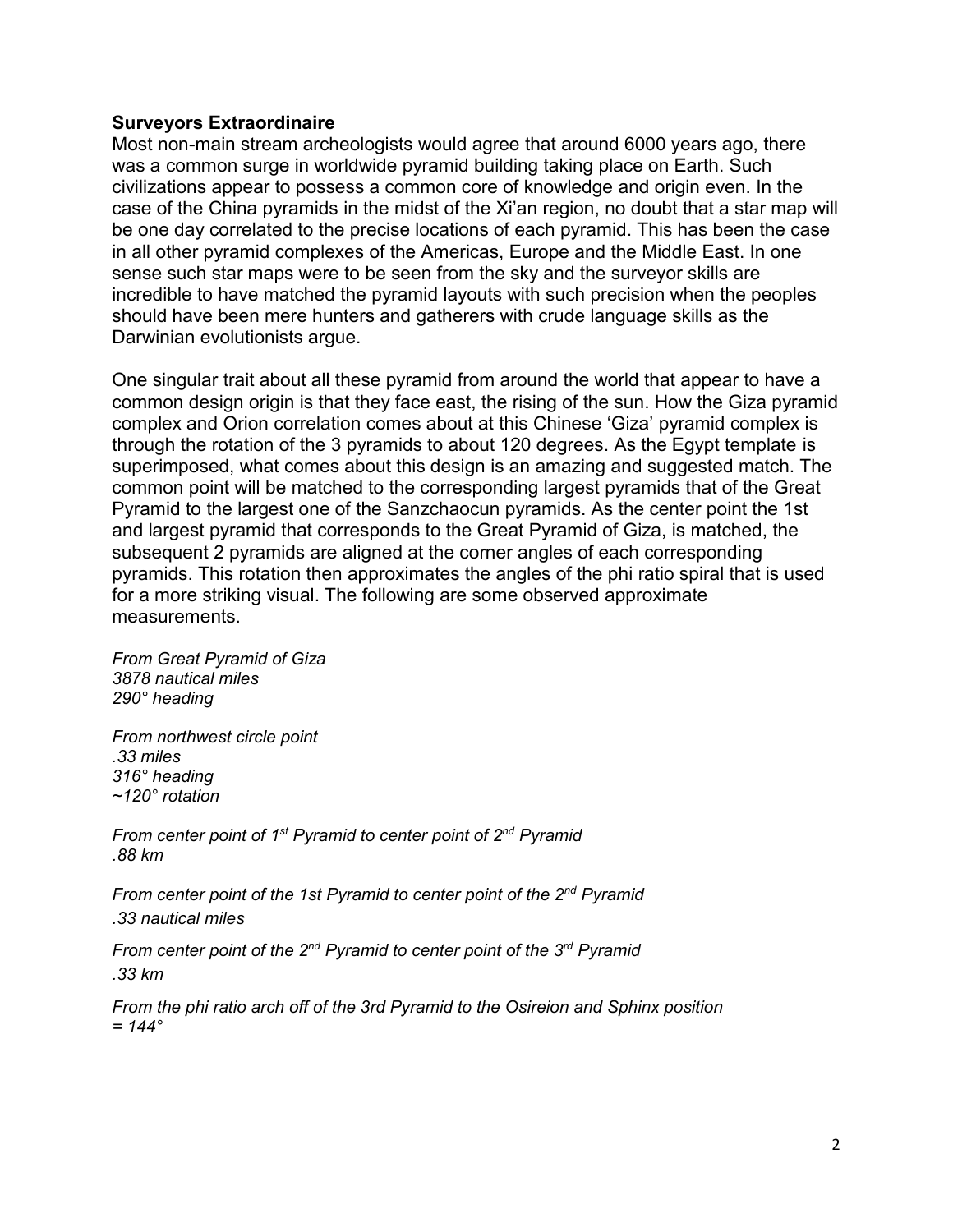#### **Sacred Knowledge of the Gate Keepers**

This study suggests that the Sanzchaocun pyramid complex mirrors the Orion constellation pattern that is also configured in an altered version of the 3 pyramid of Giza in Egypt. The known research to date suggests also that the peoples that inhabited this region were not actual Han Chinese and is one reason for the ban on any archeological digs. Some theories as to the origins of these mounts are traced to peoples having a Caucasian racial background as red haired mommies have been found in these pyramid areas, just like in Peru. Because there are so little official and scientific records, there is no precise date as to when these pyramids were build; some guestimate as far back as being 6000 to 10,000 years old. The following is an approximate measurement of each of the 3 Orion pyramids outside Sanzchaocun.

## *Alnitak or Pyramid 1*

| base length      | $= 18$ km or $.11$ mile |
|------------------|-------------------------|
| pyramid diagonal | $=$ .13 nautical miles  |
| perimeter        | $=$ 44 miles            |

## *Alnilam or Pyramid 2*

| base length      | $=.88$ smoots                 |
|------------------|-------------------------------|
| pyramid diagonal | $=$ 13 nautical miles         |
| perimeter        | $=$ .33 nautical miles        |
| diagonal         | = 6.66 arcseconds or 13 miles |

## *Mentaka or Pyramid 3*

| base length | $= .80m$ or 88 yards |
|-------------|----------------------|
| perimeter   | $= 18$ miles         |
| diagonal    | $= .13 km$           |

If these dates of origin and conjecture are valid, then it would place the peoples in the contemporary period of the other ancient and similar peoples that possessed similar architecture and mathematical sacred geometry just after the Flood of Noah. This particular time would then also coincide with the subsequent disbursement of the peoples after the Tower of Babel incident. This is where the common core knowledge would have been derived from. Moreover, such knowledge and technologies of mathematics and astronomy would have directly been carried over from the pre-Flood world through the sons of Seth perhaps. This racial lineage is where the Asians branched out to the near, middle and far East to the lands of the 'Rising Sun'.

This in turn would explain the cause for the intact civilizations suddenly sprouting up all over the world at the same time with a common knowledge of advanced language, astronomical, scientific and mathematical understanding. For example, the distance around the base of the 1<sup>st</sup> Pyramid = 2160 feet or (540' X 4). This is a lunar and Precession of the Equinoxes value. Thus the area covered by the pyramid, 291,600 square feet is a coded value related to the equatorial circumference of the Earth. This has been found to be encoded into the base dimensions of the Great Pyramid of Egypt. Apparently the ancient world was much closer and in contact than previous thought.